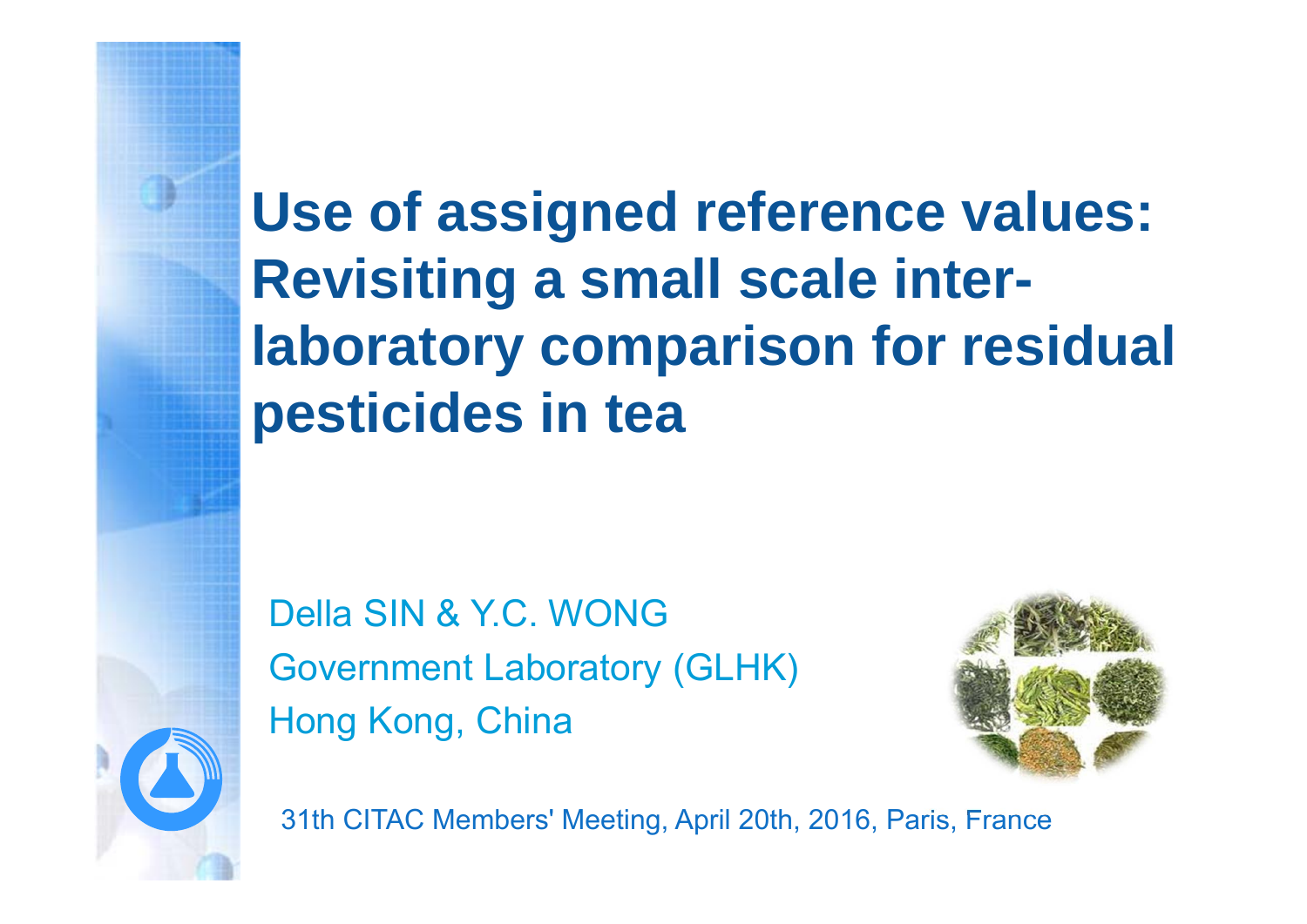# **Content**

- $\bullet$  A proficiency testing programme (HKGL0903) [residues of organochlorine pesticides (a‐ endosulfan, b‐endosulfan and endosulfan sulfate) in tea ] organised in 2009
- $\bullet$ Performance evaluation -
- $\blacktriangleright$  z-scores, using consensus values and standard deviation that was estimated from the Horwitz equation
- $\blacktriangleright$  assigned reference values derived from gas spectrometry-isotope dilution mass spectrometry with higher metrological traceability
- $\bullet$ Observable differences
- $\bullet$ Recommendations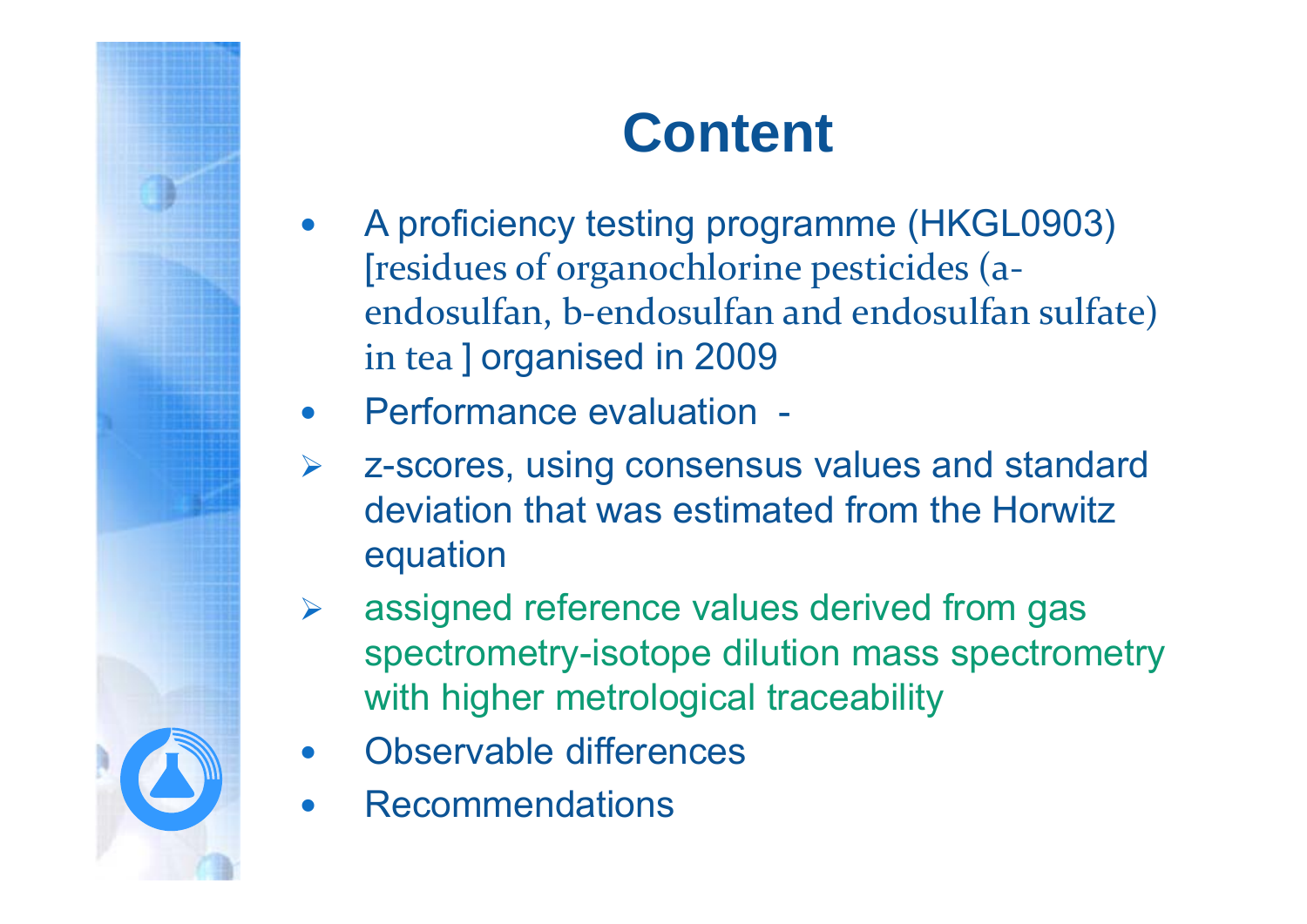

# **Test material**

 About 7 kg of dried green tea samples (pre-screened to contain trace level of target pesticides) were ground to powder and filtered through  $200 \mu m$  sieves. Fine tea powder was thoroughly mixed and about 20 g each was packed into a cleaned and nitrogen-flush amber glass bottle.

All bottles were capped, disinfected by  $\gamma$ -irradiation at a dose of about 1 kGy and stored at about 25  $\degree$ C before dispatch to participants. Homogeneity and stability studies of the test materials were performed using an inhouse validated  $GC$ - $\mu$ ECD method and treatment of the respective analytical data was in accordance with ISO 13528:2005

Stability and homogeneity tests passed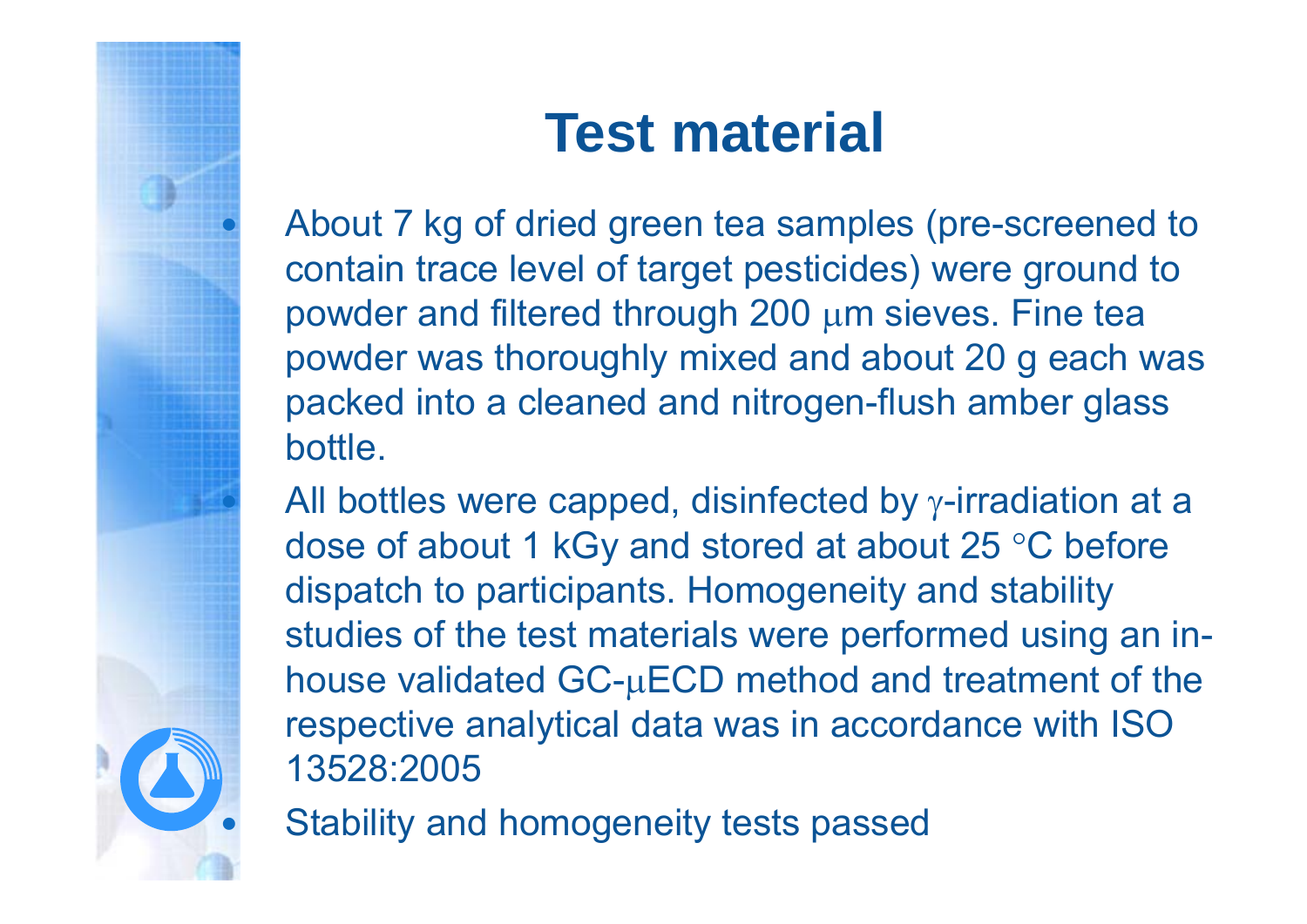

# **Performance Evaluation**

- two bottles of test material provided
- requested to determine the mass fraction ( *<sup>m</sup>*g/kg) of the three pesticides in the sample as received Participants' *z* ‐ scores were determined as:

$$
z = (x_i - x) / \sigma_R
$$

where

*x*i is participant's reported analytical data and *x* is consensus value  $\sigma_{\rm R}$  was derived using the Horwitz function of 2 c<sup>o.85</sup>, where c is the mean concentration of analytes expressed as mass fraction in percen<sup>t</sup> from the homogeneity study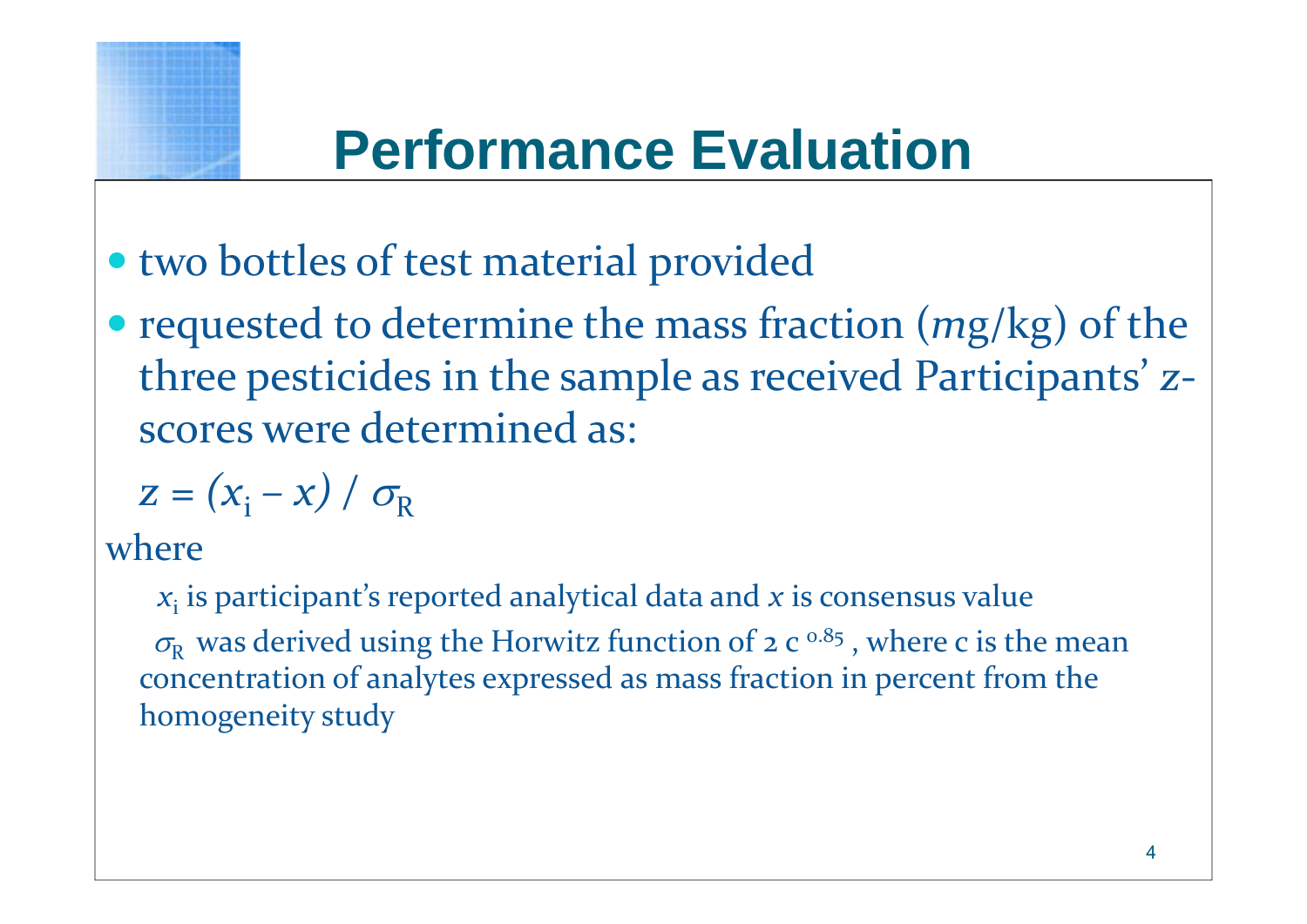

# **Participant's methods**

- **Sample preparation: Extraction by mechanical** shaking or ultrasonication with ethyl acetate and other commonly used solvents for OC pesticides (acetonitrile and dichloromethane) for the duration from 5 to 45 min
- Sample cleanup: none (1), GPC, SPE or both (6)
- $\mathcal{L}_{\mathcal{A}}$  Method used: GC-ECD (3), GC-MS (3) and both techniques (1)
- $\mathcal{L}_{\mathcal{A}}$ Majority of them used internal standards
- $\mathcal{L}_{\mathcal{A}}$  Extraction efficiencies with respect to the spike standards were reported ranging from 79 to 120 %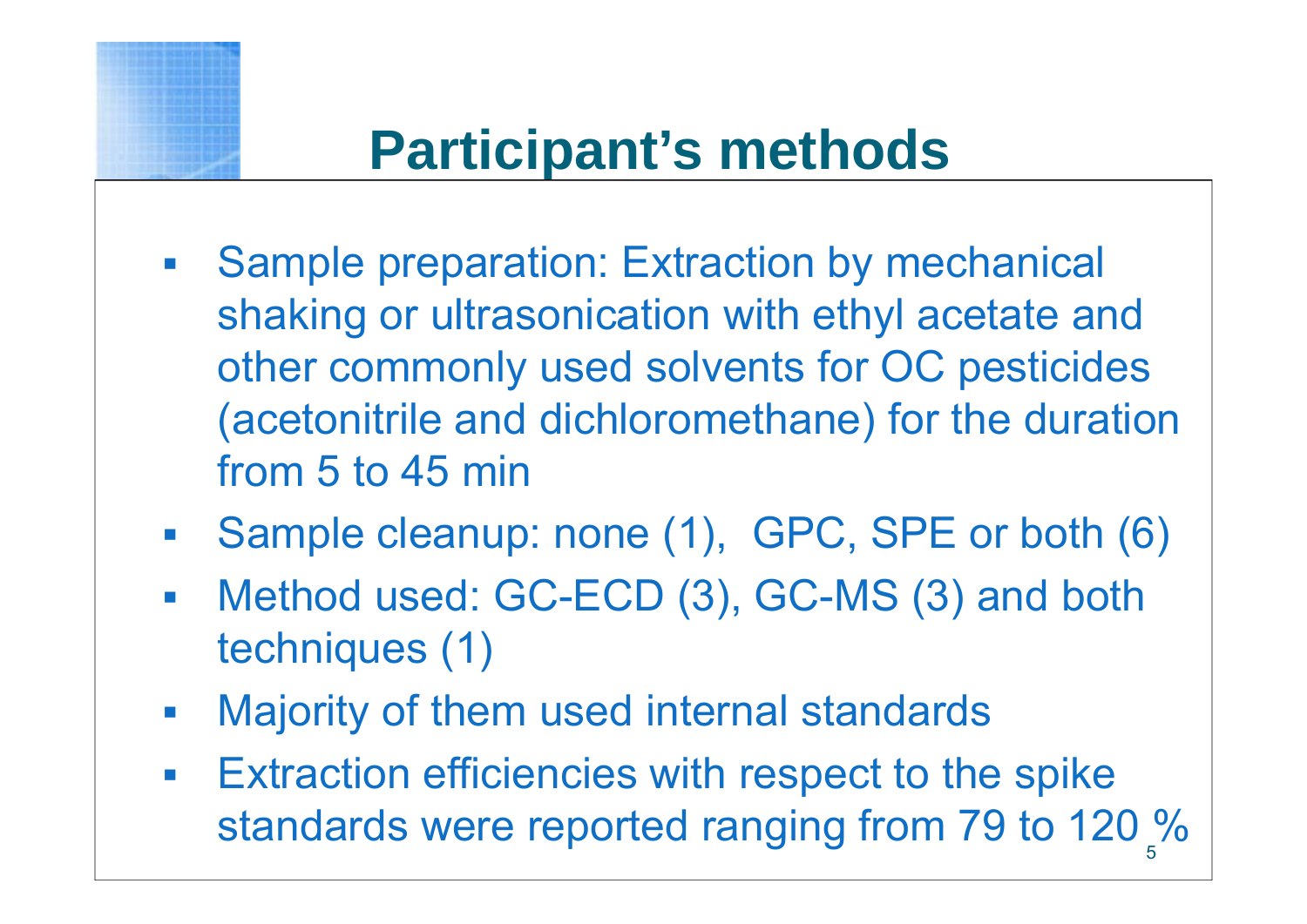# **Performance of participants**



i)  $\alpha$ -endosulfan ii) β-endosulfan and iii) endosulfan sulfate Solid lines represent the consensus values, dotted lines embrace the conc. ranges within  $|z| = 2$ , error bars represent U at 95 % confidence level  $(k = 2)$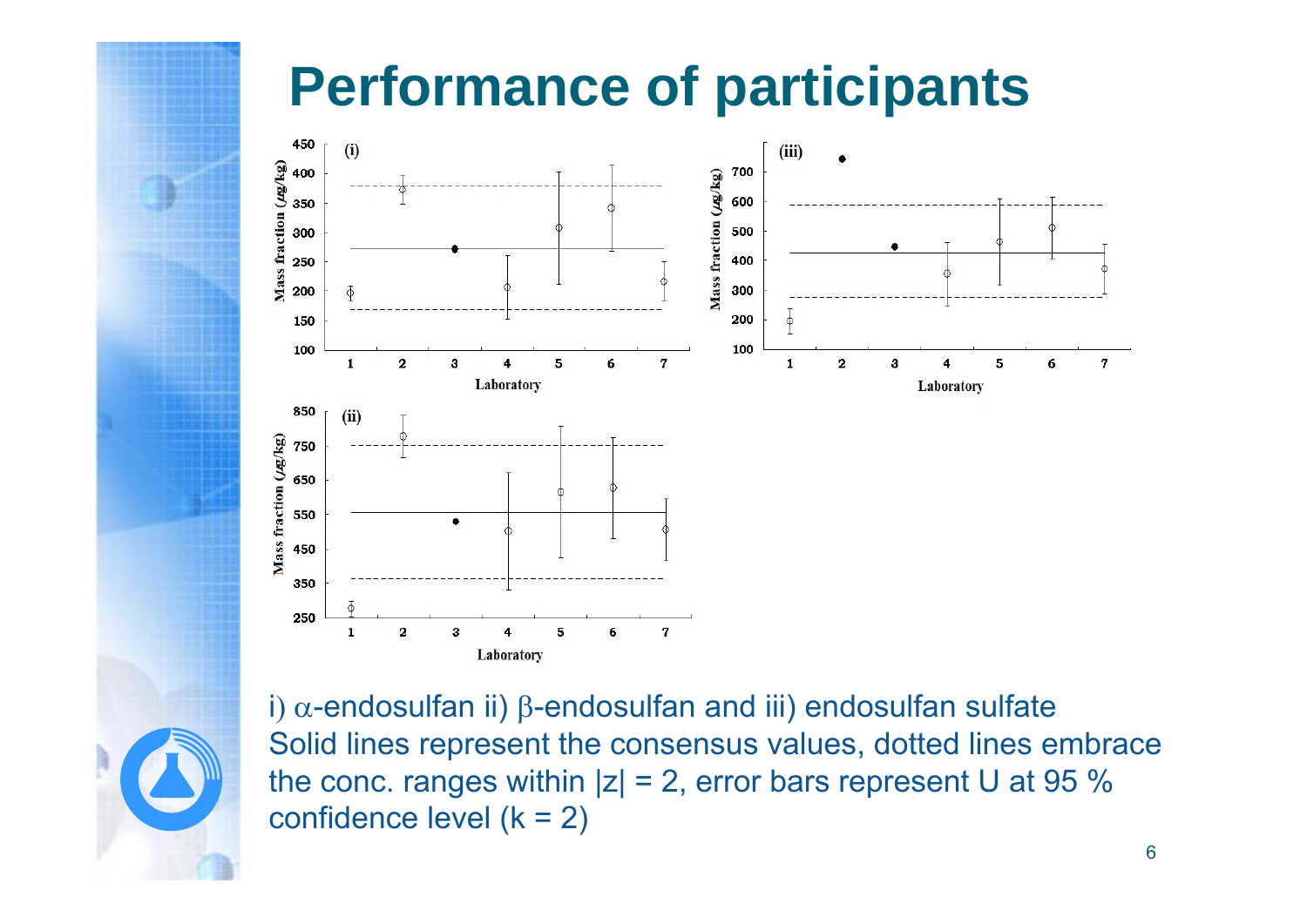#### Summary of participants results in HKGL0903

| <b>Parameter</b>                                               | a-Endosulfan | b-Endosulfan  | Endosulfan SO <sub>4</sub> |
|----------------------------------------------------------------|--------------|---------------|----------------------------|
| Data submitted (n)                                             | 7            | 7             | 7                          |
| Consensus value, $x \pm$<br>$u(x)$ (mg/kg)                     | $273 \pm 75$ | $556 \pm 127$ | $429 \pm 127$              |
| Median (mg/kg)                                                 | 272          | 530           | 445                        |
| Range $(mg/kg)$                                                | $196 - 372$  | $278 - 777$   | $196 - 741$                |
| <b>Between-laboratory</b><br>standard deviation <sup>(%)</sup> | 28.9         | 23.9          | 31.0                       |

*<sup>u</sup>*(x): Standard uncertainty of the consensus value estimated using the equation of 1.25  $\cdot$   $\sigma$  /  $\sqrt{\varkappa}$  in accordance with ISO13528

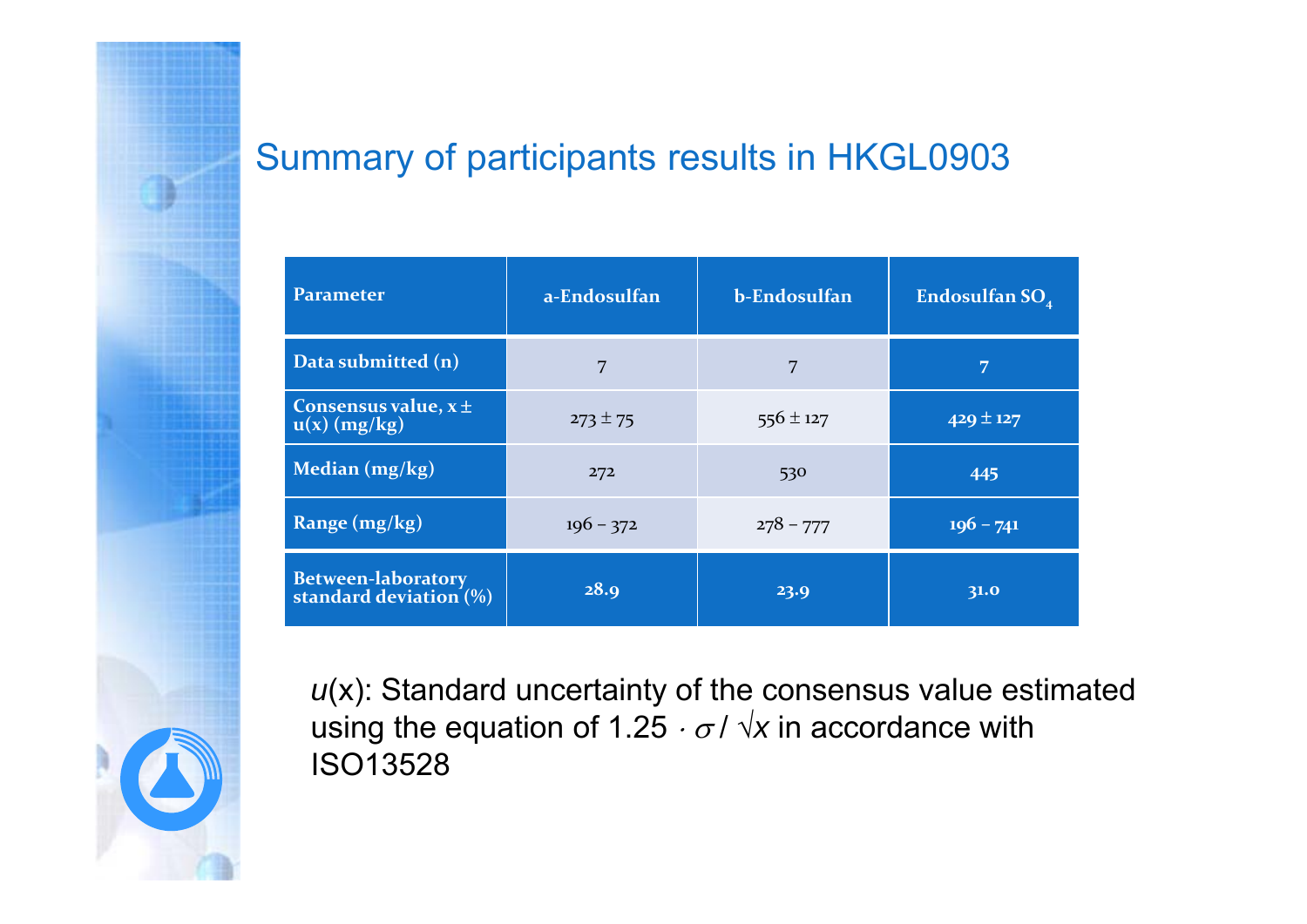# **Revisiting**

- $\bullet$ Duplicate analysis using GC-IDMS at 4 different days
- $\bullet$  The mean assigned reference values were:  $346 \pm 18$  µg/kg for  $\alpha$ -endosulfan  $708 \pm 25$  µg/kg for  $\beta$ -endosulfan  $464 \pm 17$  µg/kg for endosulfan sulfate
- U was contributed by weighing of sample, standard solutions of the natural and labeled isotopes high purity  $(13C_q$ - $\alpha$ -endosulfan,  $13C_q$ - $\beta$ -endosulfan and  $13C_q$ endosulfan sulfate), purity of standards, and the bias of the peak area ratio of the natural and labeled isotopes respectively in the samples and calibrants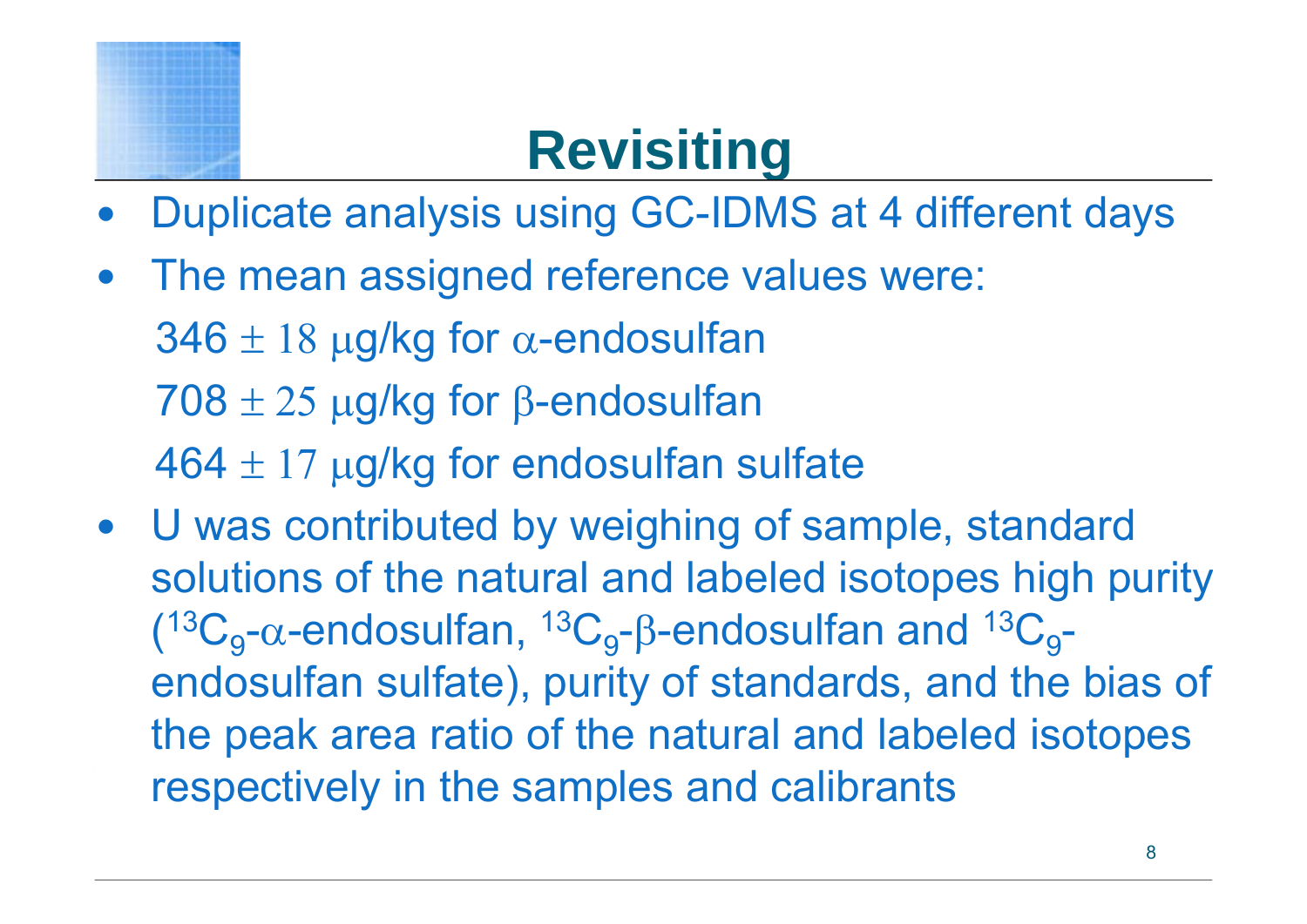#### **Percentage deviation of participants' results from the assigned reference values**

the consensus values from participants: +27  $\%$  for both  $\alpha$ - and  $\beta$ -endosulfan, and +8 % for endosulfan sulfate respectively when comparing with the GC ‐IDMS values

| Lab            | Deviation $(\%)$     |                     |                            |  |
|----------------|----------------------|---------------------|----------------------------|--|
|                | $\alpha$ -Endosulfan | $\beta$ -Endosulfan | Endosulfan SO <sub>4</sub> |  |
| $\mathbf{1}$   | $-43.3$              | $-60.7$             | $-57.8$                    |  |
| $\overline{2}$ | 7.6                  | 9.7                 | 59.7                       |  |
| 3              | $-21.3$              | $-25.1$             | $-4.1$                     |  |
| $\overline{4}$ | $-40.1$              | $-29.1$             | $-23.5$                    |  |
| 5              | $-10.9$              | $-13.1$             | $-0.4$                     |  |
| 6              | $-1.0$               | $-11.3$             | 9.7                        |  |
| 7              | $-37.2$              | $-28.4$             | $-19.8$                    |  |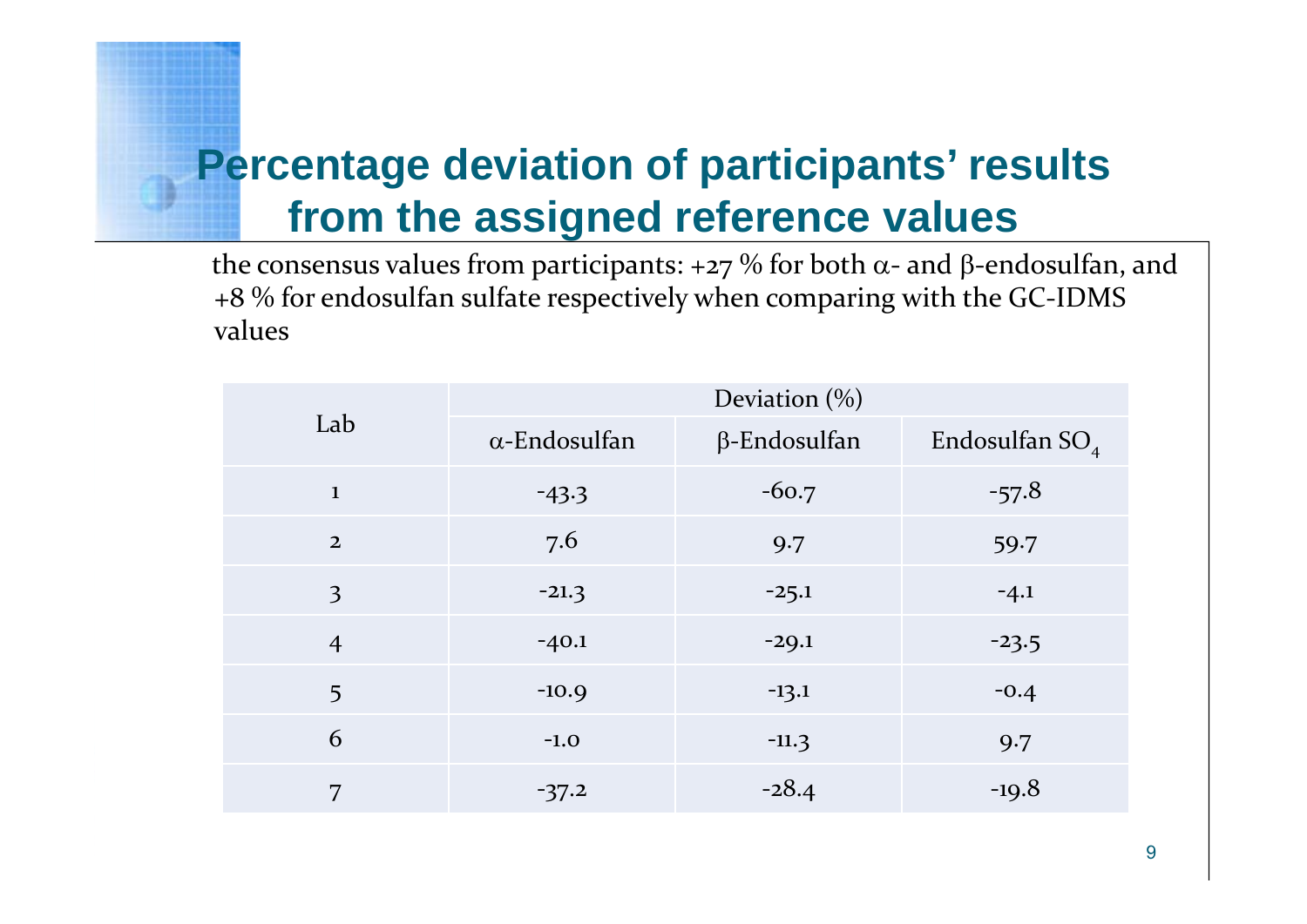### **Assigned values vs Consensus values**



Histograms of z-scores assessed by consensus (black columns) and assigned reference values (gray columns) for i)  $\alpha$ -endosulfan, ii)  $\,$  $\beta$ -endosulfan and iii) endosulfan sulfate. # denotes a questionable z-score and \* an unsatisfactory z-score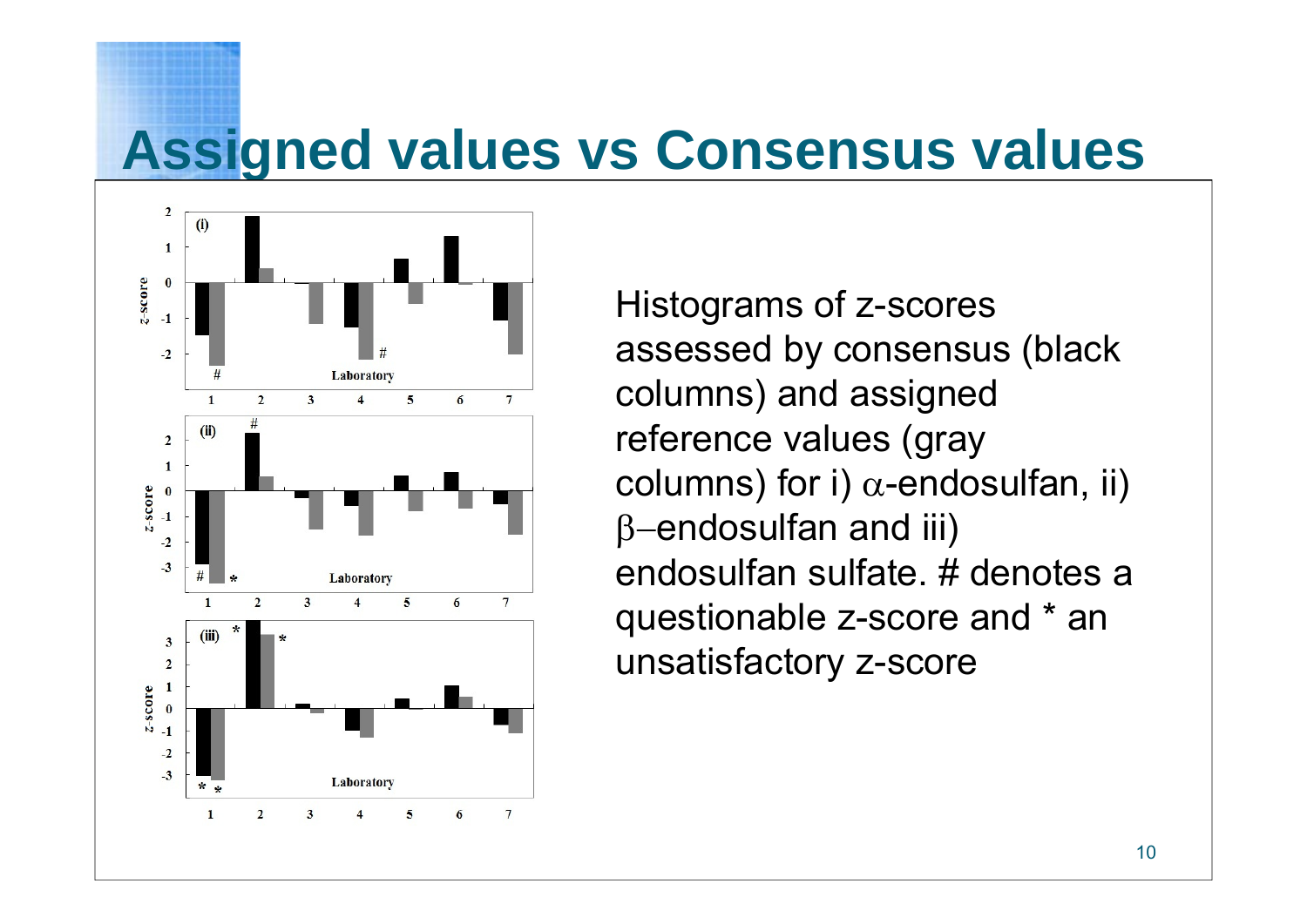# **Findings**

- $\bullet$  Observable differences - 2 satisfactory z-scores became questionable and 2 questionable ones become 1 unsatisfactory and 1 satisfactory respectively. Overall, the laboratories that having either questionable or unsatisfactory changed from 2 to 3
- The majority were lower than the reference values, probably due to overestimated recoveries or incomplete extraction of residual pesticides.
- $\bullet$  Unlike **spike** samples, a certain portion of incurred pesticide residues were absorbed and embedded within the plant matrices which could not be easily extracted by organic solvents alone.
- $\bullet$  The underestimation of a wide variety of **incurred** pesticides in samples without hydration was found to be from 25 to 74 %.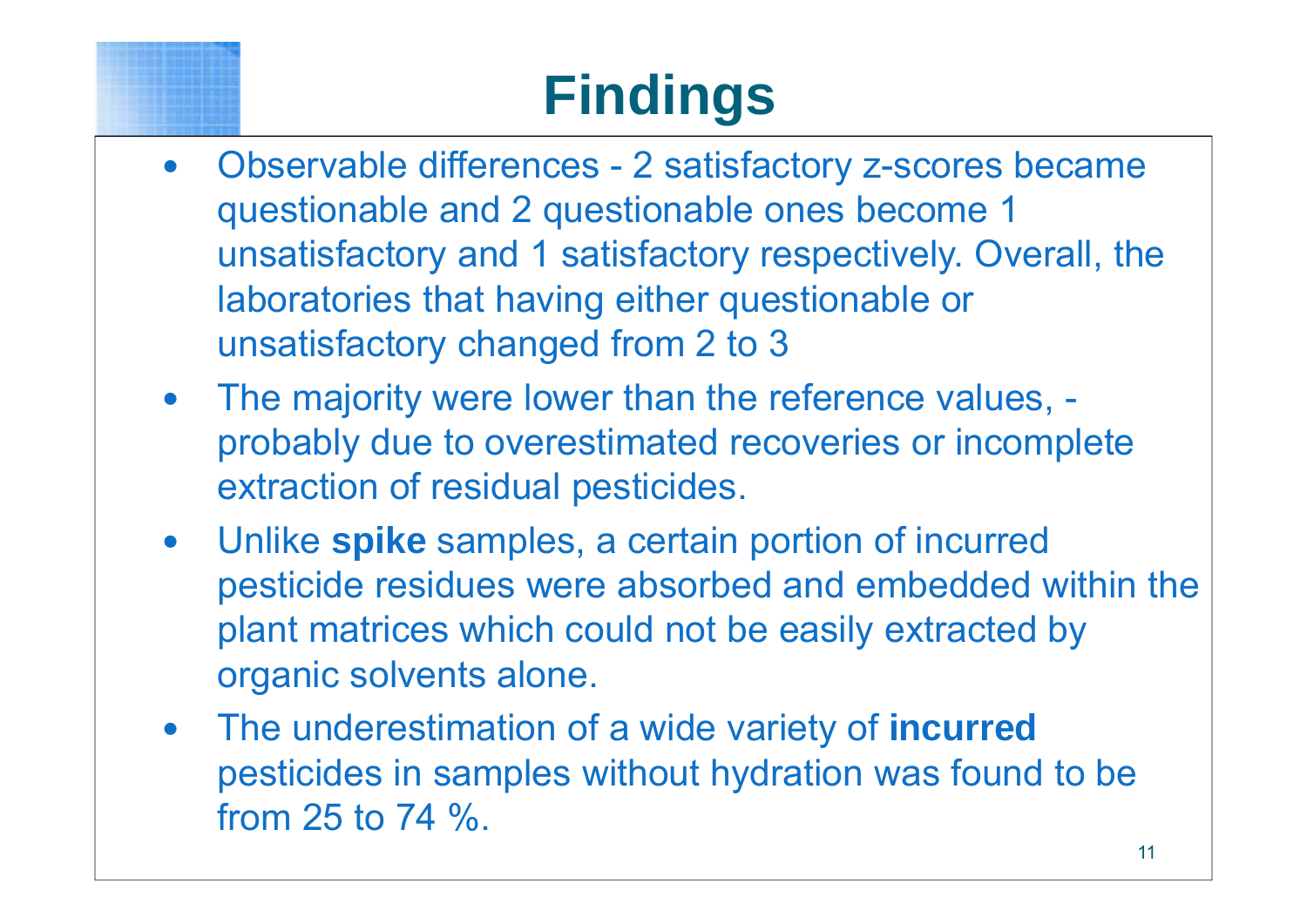# **Conclusions & Recommendations**

- $\bullet$  The present study is an illustrative example to show that although the operation of test materials and statistical analysis of the PT program met the stipulated international requirements; the outcome of participant's performance will be much influenced by the choice of assigned values.
- $\bullet$  The 2010 official IUPAC/CITAC Guide - **consensus values are not suitable to evaluate participants' performance in terms of z-score with participation number fewer than thirty (n < 30).**